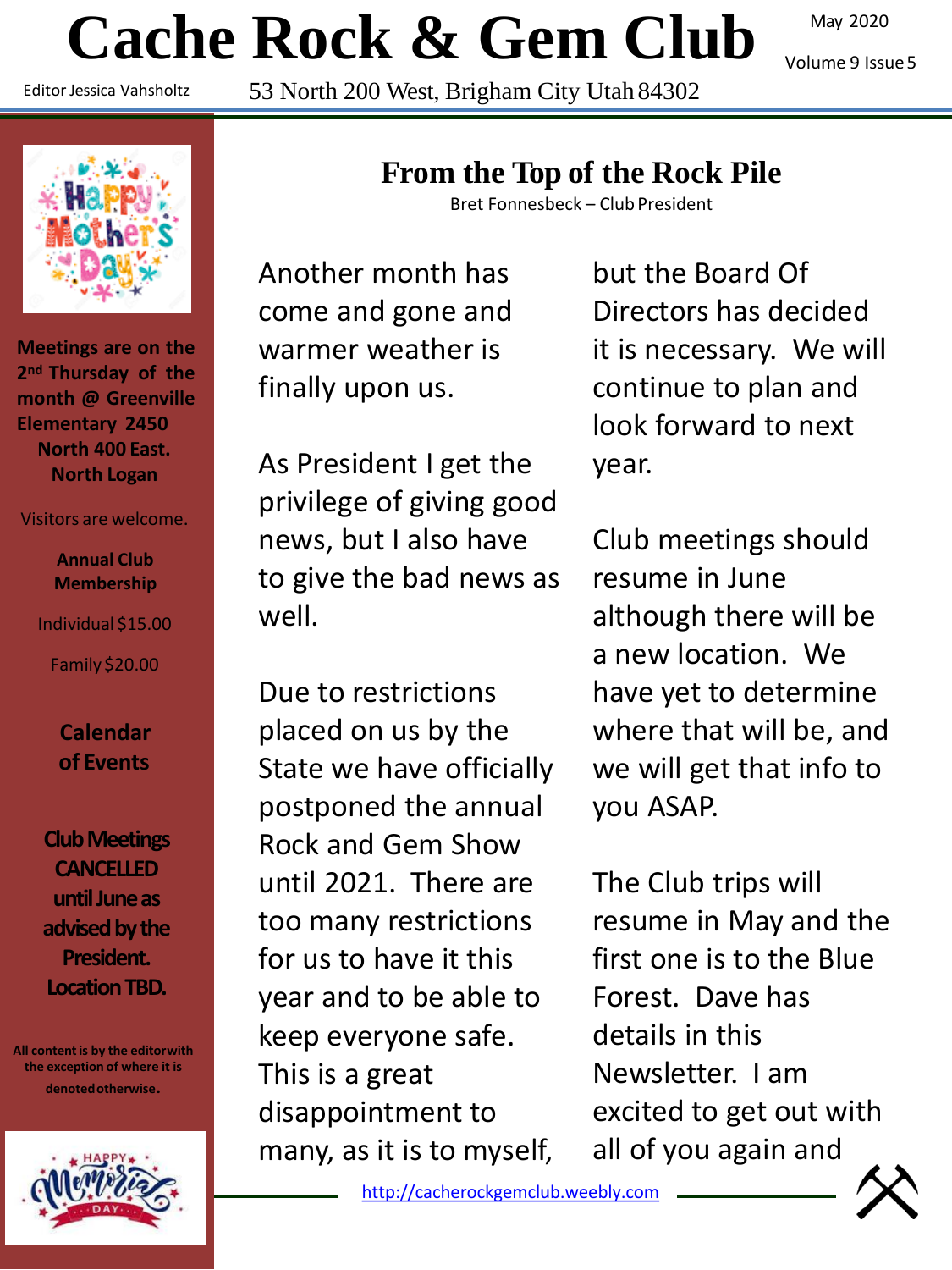collect while we practice our social distancing.

I feel like there are some good positive things in the works and we will make the best of the current situation. There are vendors from the Show that are willing to make their products available to the public through emails and stopping by their homes. Watch for those names in the Newsletter and in future emails. No matter what you feel about the current issues we as a society are facing please be respectful of others and their opinions. We might not always agree but that is one of the great things that we have as citizens of the United States of America. Liberty and the freedom to believe as we choose. Please be kind to everyone.

Some other Club business that we need to address is a new Secretary. Kylie Allen has done an amazing job but due to circumstances out of her control has resigned from the position. She is an extraordinary young woman and we look forward to seeing her out with the Club. We will be having a special election at the June meeting so if you are interested in helping out please let me know and I will add your name to the ballot. The deadline for getting your name on the ballot is June  $1<sup>st</sup>$  2020.

I hope you all have a great May and we get a chance to go rockhounding together.

Thanks, and be safe.

### Bret Fonnesbeck President Cache Rock and Gem Club

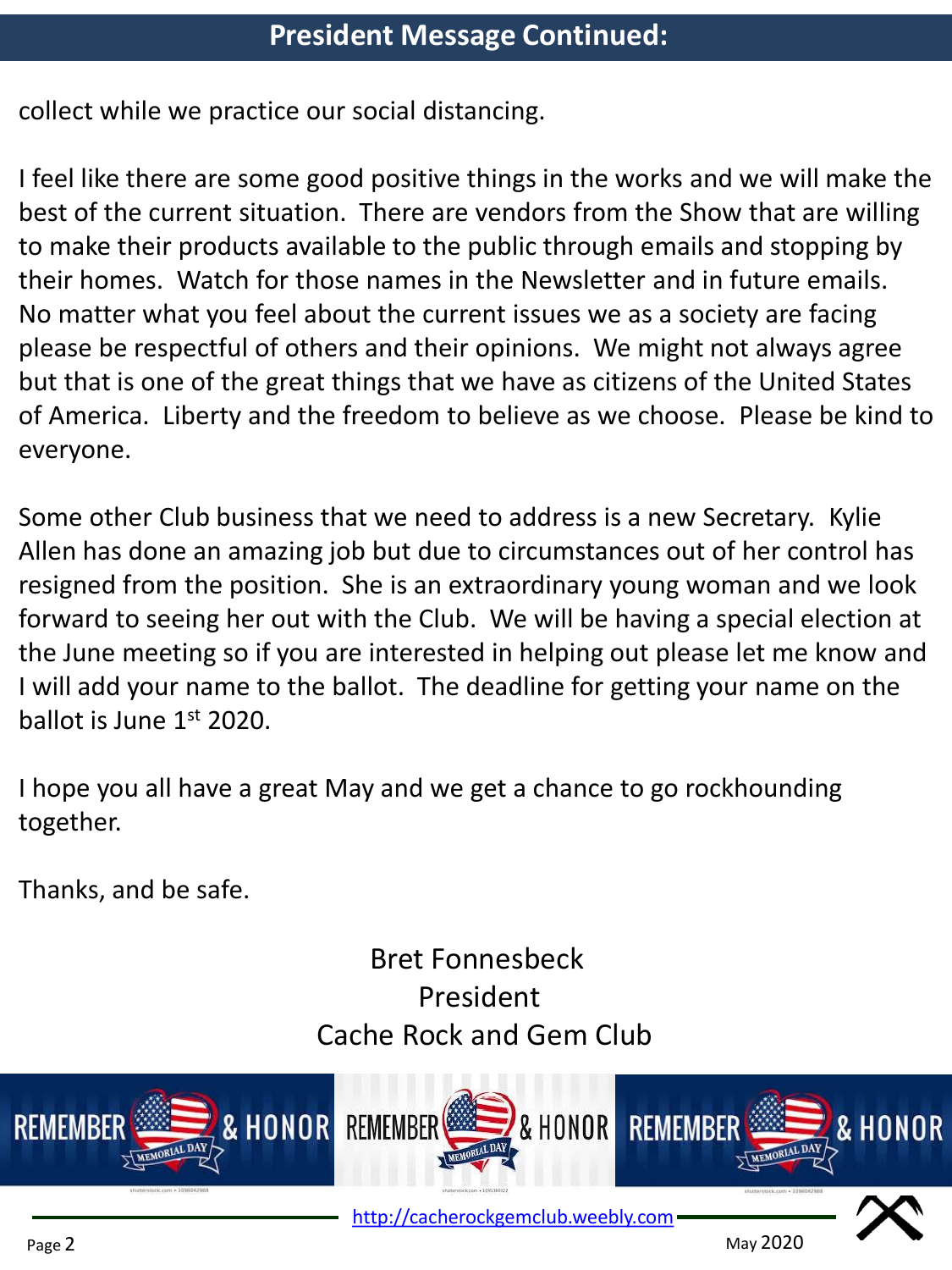### **First Presidents Message**

Good news! We plan to have meetings again starting in June. The school will be closed so we are looking for a new building to meet in, one that will allow for the extra space we need. I am sure after spending time away from all of our rock club friends it will be nice to get together and visit one another. Hope you are looking forward to it as much as I am!

While we are waiting to get together, please continue to visit our Facebook group and share what you are doing with everyone. I have seen many interesting rocks and custom crafts from our members, you are all so talented.

Hopefully you are also seeing information from other groups and clubs. I recently saw a post from Wyoming of some banded chert. Stunning!

Be well and see you all in June or at our May field trip before then.

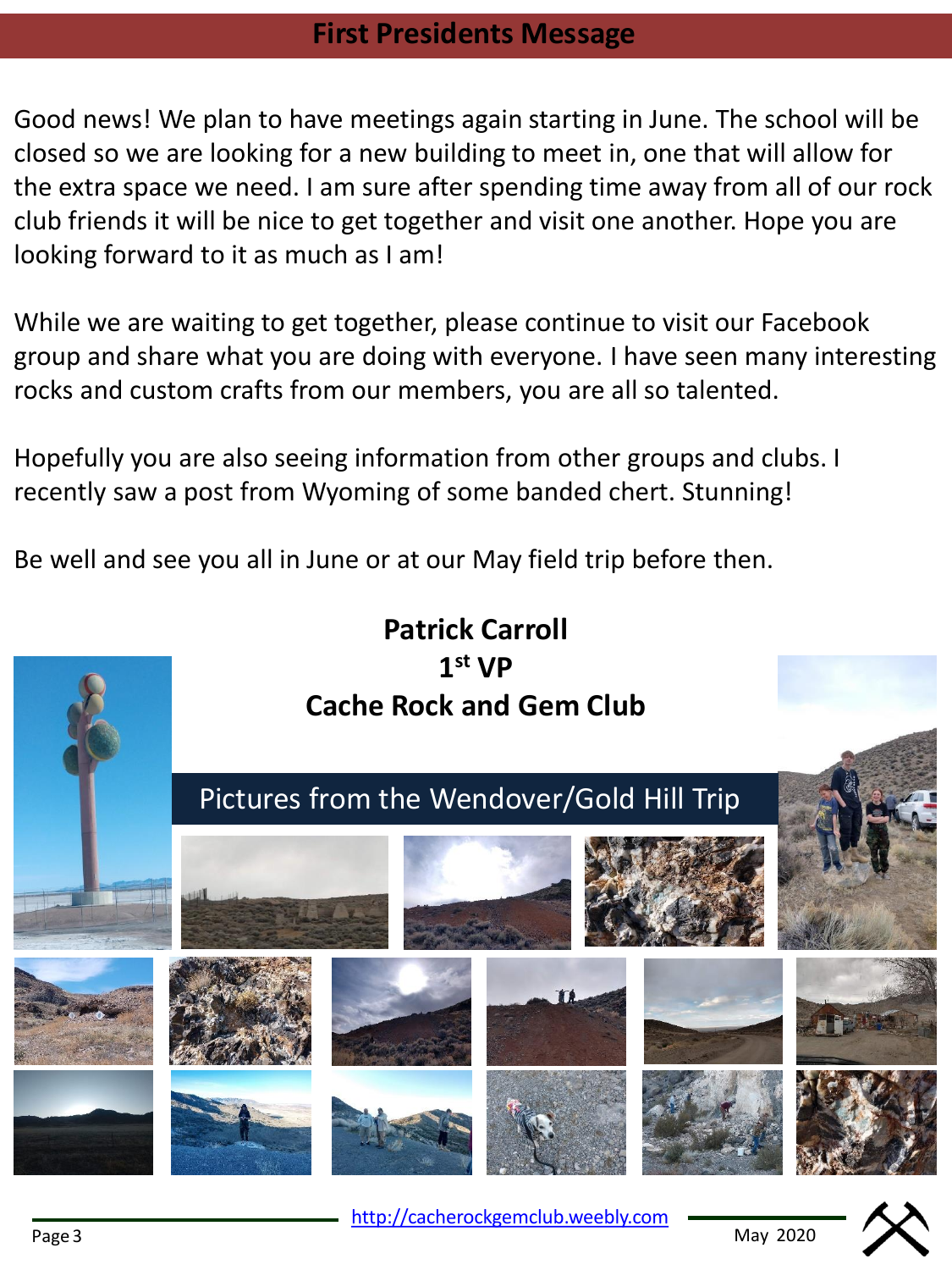### **Dave's Trip Committee Update**

On may 23<sup>rd</sup> we will be going to the blue forest for petrified wood, this is another early rising trip, it takes about three hours to get there from Logan. We will be leaving from the Smiths parking lot on fourth north at 5:00 A.M. and we will spend the day or as long as you wish looking for petrified wood, if you get separated from the pack or five A.M. is too early to get moving, the directions to the collecting site are as follows: drive to Kemmerer, as you enter into town there is a sign to the left for Highway 189, stay on this road for approx. 24 miles, take the right onto Highway 372 to Fontenelle for about 11 miles until you come to a stop sign, go straight through the intersection until you cross the Fontenelle River bridge, there is a campground to the left along the river we will meet there around 8:00 am and go out from there. It should be a great trip, for those who haven't been before the wood you will find is exceptional, we will see you there.

> Dave Nielson 2nd Vice President Trip Manager Cache Rock and Gem Club

### **Chairman of the Board Message**

With the guidelines put before us by the governor,we have regretfully come to the unanimous decision to postpone our rock show until next year. With everything that is going on in the world this year, we feel that it is best for everyone to stay home and stay safe. As you will read in this newsletter, we have made some changes to our venue until we can get things back up and running. I do appreciate all of you for the help that you have given me for these shows and again we will try and have it ready to go for next year. The dates for the show next year will be May  $12<sup>th</sup>$  for set up and then the show will be May  $13<sup>th</sup>$ ,  $14<sup>th</sup>$ and  $15<sup>th</sup>$ , 2021. See all of you soon and be safe out there......

> Gary Warren. Rock Show Director Chairman of the Board Cache Rock and Gem Club

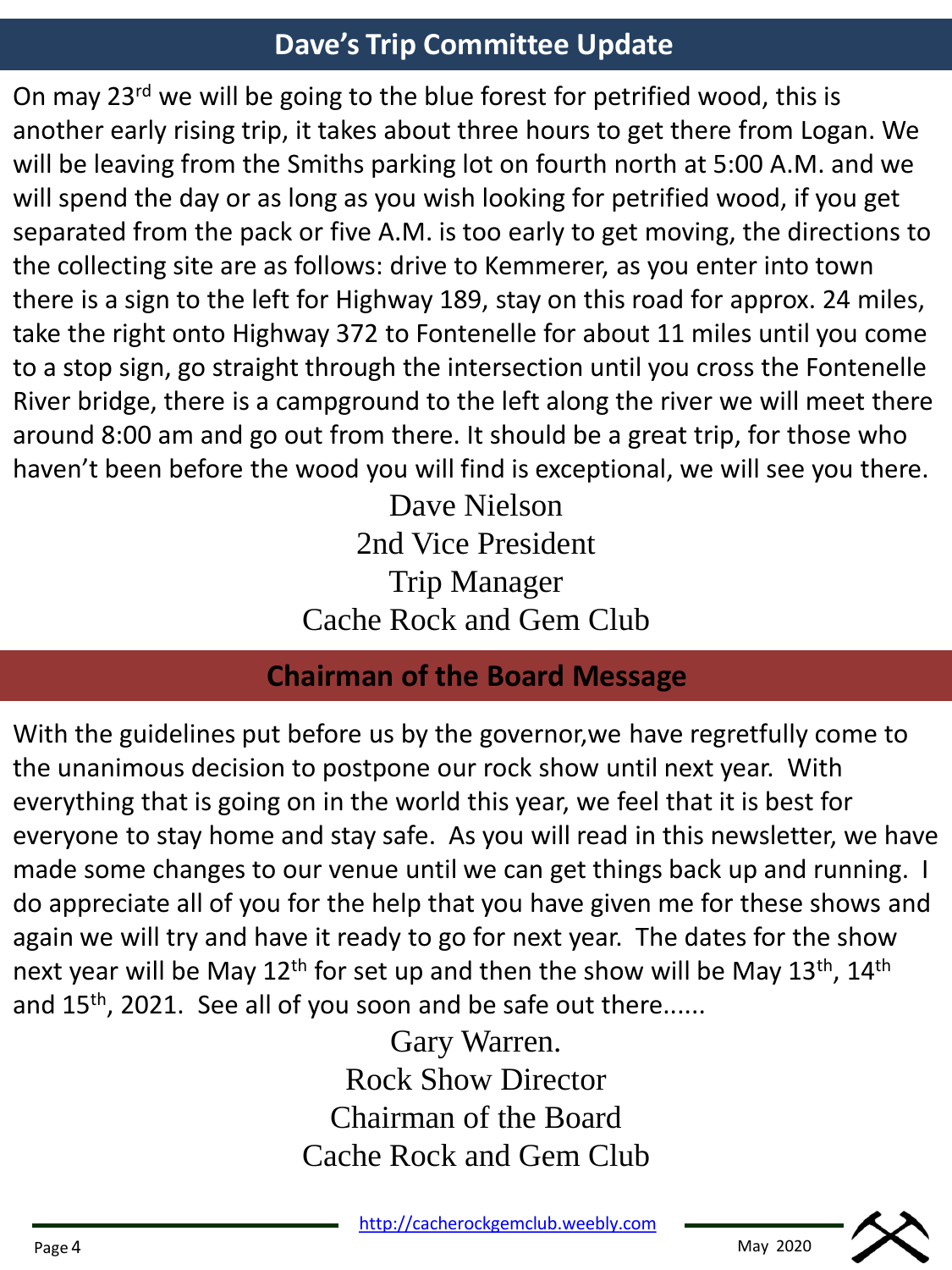#### Page 5

### **May Birthstone**



Green is the color of spring and has long symbolized love and rebirth. As the gem of Venus, it is also considered to aid in fertility. Cleopatra, Egypt's tempestuous female monarch, was as famous for wearing Emeralds as Liz Taylor is for wearing diamonds. Ancient Egyptian mummies were often buried wearing an Emerald carved with the symbol of verdure – flourishing greenness – on their necks to symbolize eternal youth. A deeper and more vivid color of green signifies a more valuable gemstone. The most valuable and beautiful Emeralds exhibit an intense bluish hue in addition to their bold green color. Emeralds, among the rarest of gems, are almost always found with birthmarks, also known as inclusions. Some inclusions are expected and do not detract from the value of the stone as much as with other gemstones.

### Junior Members

## A rocky story

#### Background knowledge

Rocks are often hard materials. They are composed of one or more minerals, many of which can be seen in a rock's crystal shape or color. Gems, such as diamonds and rubies, are mined from rocks. Metals are mined from rocks called ores. Some rocks, such as sandstone, show evidence of living things that lived millions of years ago. These rocks contain fossils. The fossil can be an impression of all or part of a living thing. For example, some rocks have fossils, which show the footprints of dinosaurs that lived over 65 million years ago!

#### Science activity

Use this yes/no key to find the names of the rocks in the pictures.

- $C<sub>ue</sub>1$ Are there fossils in the rock? If yes, it is limestone.
	- If there are no fossils to be seen, go to clue 2.
- Clue 2 If there are crystals in the rock, go to clue 3. If there are no crystals in the rock, it is sandstone.
- $C<sub>lue</sub>$  3 Are the crystals big? If yes, it is calcite. Are the crystals small? If yes, it is granite.



### Science investigation

Collect samples of different rocks and create your own classification system. Place them into groups based on your system.

> Answer Key:  $A -$  Galcite B- Granite C- Limestone D-Sandstone



May 2020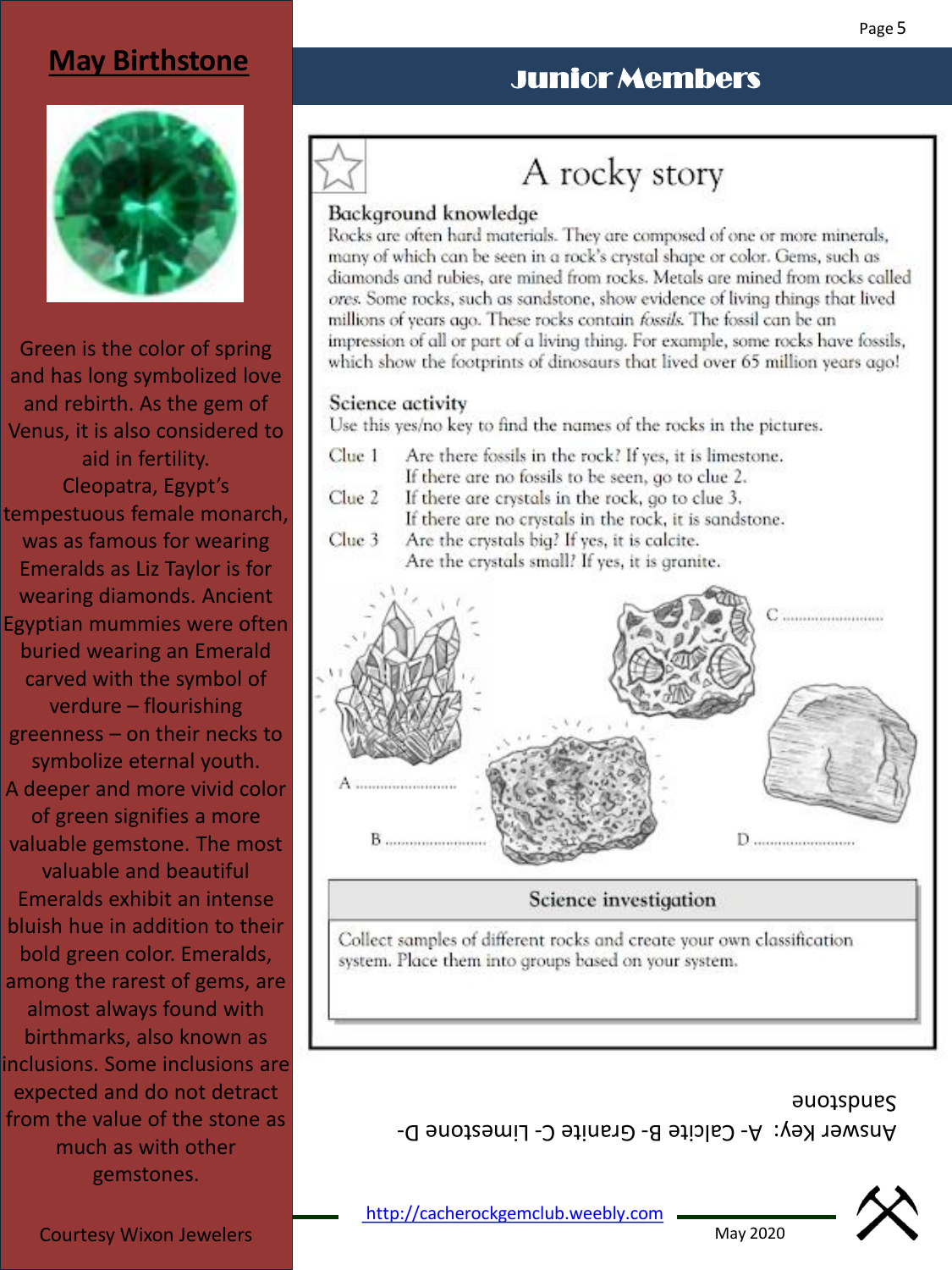### **CR&GC Members Rock Shed \*Open With Restrictions See Below\***

#### **Shed Crew:**

| Larry Christopherson 435-723-6476 |
|-----------------------------------|
| 435-757-4927                      |
| 435-720-1775                      |
|                                   |

**Slab saw cost 0.10 per inch ofrough**

Only trained shed crew are authorized to set up and run the saws.

| Cost is ; | <b>Adults</b> | Jr. members |
|-----------|---------------|-------------|
| Wheels    | \$2.00        | \$1.00      |

400 West 60 South Hyrum, UT



### **Rock Buckets**

The club has 3 gallon buckets of rough rock for sale. The rough is a varied collection from club trips and includes petrified wood, palm, agate, etc. The cost is \$10.00 to club members. If interested contact one of the club officers.

### Letter From Larry Regarding the Club Shed

In light of the current health concerns I have been asked to address the operation of the Rock Shed.

As one of the individuals in the high risk group, I feel a need to be cautious for my well being as well as the health of others. The shed has limited space and social distancing is going to be difficult. In the past the major part of the time has been used for cutting slabs. For this activity participants will wait outside the shed while their rock is being cut. I feel that 3 people at the shed will be a maximum until we see a change in the guidelines. The shed will be open by appointment only at the times listed. If you make an appointment and cannot make the time, it is important that I am notified to curb unnecessary trips. During the shed times, one person can use the polishing equipment while the others are social distancing outside the shed.

The hours will be the same as last year. If you schedule a later start time than posted, please remember the Shed close time remains the same. i.e. If you come at 10 am on Saturday the shed will still close at 1 pm.

Wednesday evenings 5 to 8 pm, Saturdays 9 am to 1 pm. Closed on collecting weekends

Please contact Larry Christophersen at 435-723-6476 text or voice. If texting, start with CRGC and I will know you are a member. For voice calls, if I don't recognize the number I will not answer. Please leave a voicemail so I can get back to you.

You can also e-mail me @ [larry-0021@comast.net](mailto:larry-0021@comast.net)

Thank you, Larry



Page 6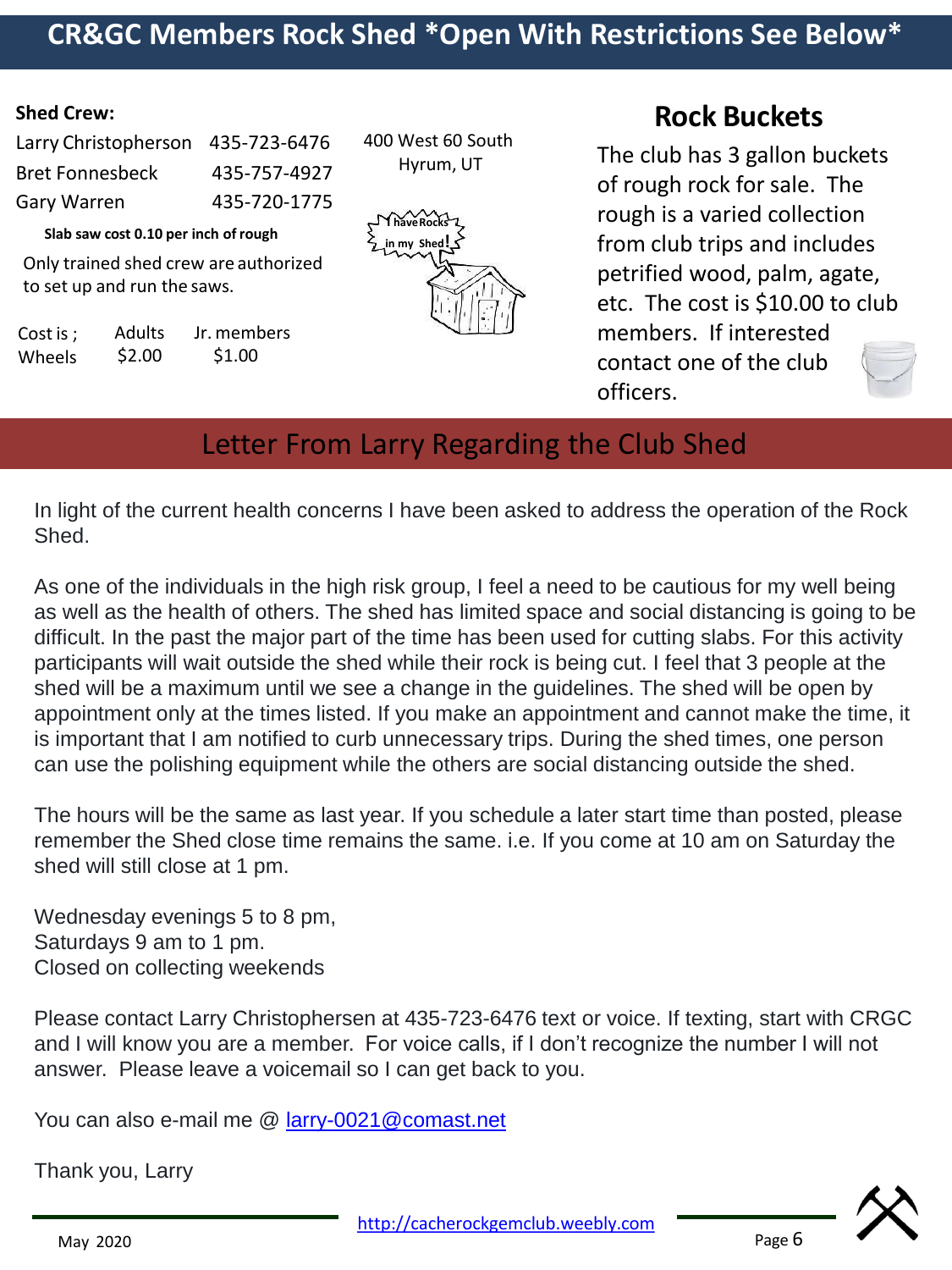### **Club Member Advertisements & Upcoming Show Information**



### Richard Kocurek [www.brightstargemstones.com](http://www.brightstargemstones.com/) Bright Star Gemstones 970.349.9327

#### **Bob & Maria Stewart**

(435)258-0025 (435)764-5741 Please call for an appointment. [bobhstewart@q.com](mailto:bobhstewart@q.com) [mexicanroseagates@gmail.com](mailto:mexicanroseagates@gmail.com)

We have been assembling a large collection of silicates, mainly agate, jasper and quartz from Mexico for over 10 years. We are now offering our collection for sale online and at various rock and gem shows. Our mission is to find, collect and sell the finest agate, jasper, geodes and other forms of chalcedony, mainly from family-owned property in Mexico, to offer to you at affordable prices.

≤ 2020 TIDELIDE **ROCK & ROLL WITH WYOMING ROCKS Hosted by the Sublette County Rock Hounds** June 19th, 20th, & 21st at the Sublette County Fairgrounds 10937 Hwy 189, Big Piney, Wyoming Friday & Saturday 9-5, Sunday 9-4 Dealers, lectures, demonstrators, exhibits, field trips, Mr. Bones, Fossil Butte National Monument walking fish fossil, fluorescent mineral display, kids' activities, food concession & more! Admission: \$2.00 adults, kids free w.VisitPinedale.org nd a funding contrib edale Travel & T Contact: jimgray@wyoming.com

Rocky Mountain Federation of Mineralogical Societies convention

**Wyoming State Mineral & Gem Society show** Gem & Mineral Show

Dee Findlay [dafind\\_55@yahoo.com](mailto:dafind_55@yahoo.com) 307 350-5386

Vbenterrprize [vanbrown722@gmail.com](mailto:vanbrown722@gmail.com)

### **Craig's Wire Wrappings**

Professional quality jewelry wire wrapping. Cabs (all shapes-mineral or fossil), sea glass or tumbled glass, crystals, coins, etc. Tree of Life-open or on stone, necklaces, rings. Gold, rose gold, sterling silver, copper, brass wire. Club member discount. See examples on FB@ Craig's Wire Wrappings. 435-730-5556.